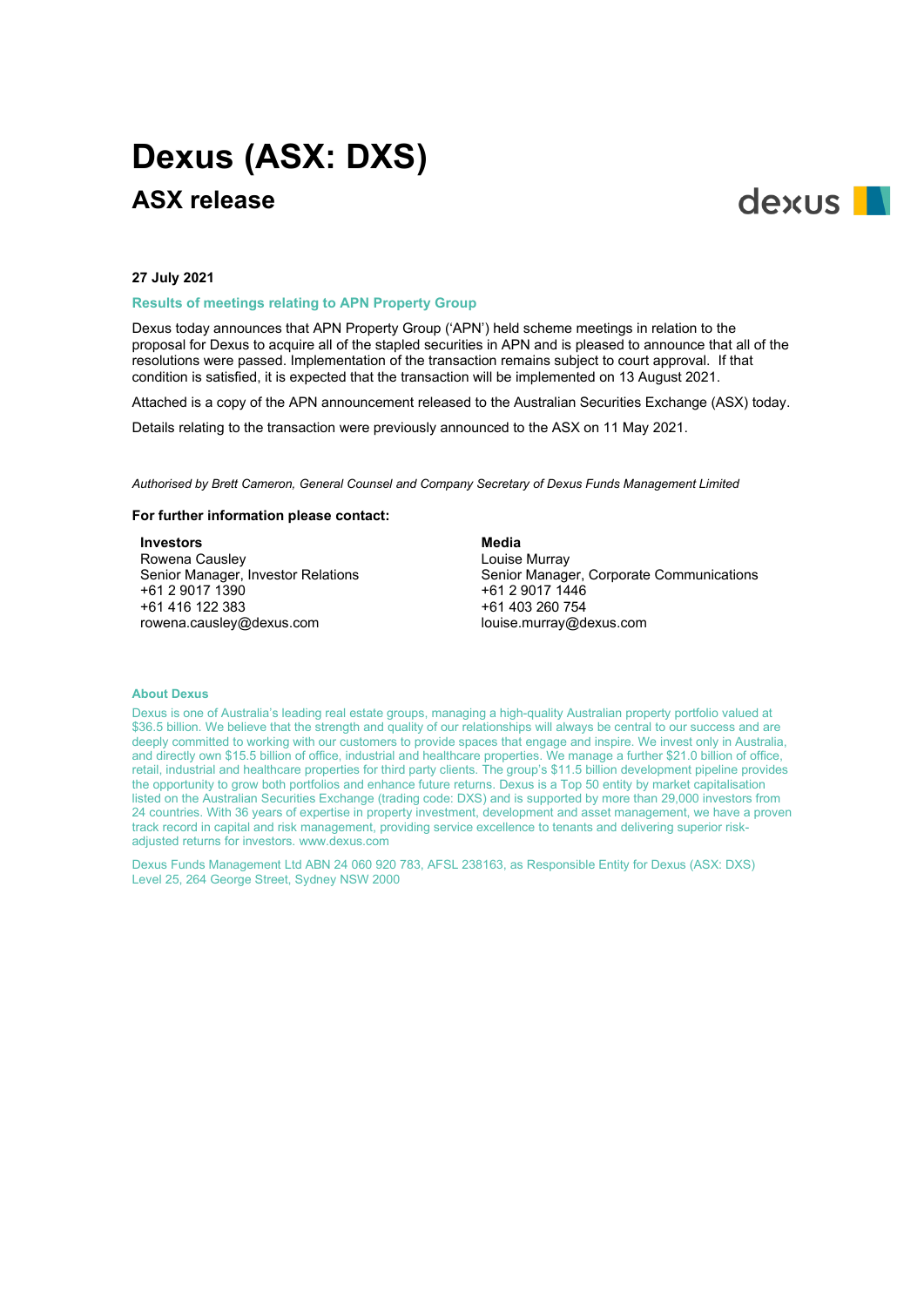



27 July 2021

# **Results of Scheme Meetings**

APN Property Group (ASX:APD) comprising APN Property Group Limited and APD Trust, together APD, today held the APN Property Group Scheme Meeting and APD Trust Scheme Meeting and is pleased to announce that all resolutions which were set out in the notices of meeting contained in the Scheme Booklet issued on 16 June 2021 were passed. APD securityholders have therefore approved the scheme of arrangement ("**APN PG Scheme**") and trust scheme (the **Schemes**) pursuant to which Dexus Nominees Pty Limited (an entity controlled by Dexus) will acquire 100% of the stapled securities in APD.

In accordance with ASX Listing Rule 3.13.2 and section 251AA of the Corporations Act, details of the resolutions and respective outcomes are attached.

## **Next steps**

The Schemes remain subject to certain conditions (as set out in the Scheme Booklet) including approval of the APN PG Scheme by the Supreme Court of Victoria (**Court**) and the Court granting the second judicial advice in relation to the APD Trust scheme. These matters are scheduled to be heard by the Court on 4 August 2021.

If the Court approves the APN PG Scheme and grants the second judicial advice, APD will lodge with ASIC an office copy of the Court orders approving the APN PG Scheme and the executed APD Trust Supplemental Deed, at which time the Schemes will become effective.

If the Schemes become effective, APD securityholders on the register on the Scheme Record Date will be paid the Scheme Consideration of 90 cents per APD stapled security. Payment will be made on the Implementation Date, which is expected to be 13 August 2021. The interim distribution of 1.5 cents per APD security announced on 11 June 2021 will be paid on 30 July 2021 to APD securityholders on the register on 30 June 2021, irrespective of whether the Schemes become effective.

## **Key events and expected dates**

| Event                 | Date           |
|-----------------------|----------------|
| Second Court Hearing  | 4 August 2021  |
| <b>Effective Date</b> | 4 August 2021  |
| Scheme Record Date    | 6 August 2021  |
| Implementation Date   | 13 August 2021 |

Please note that the above times and dates are subject to change, and certain dates are conditional on approval by the Court. Any changes will be announced by APD to ASX.

This announcement was authorised to be given to the ASX by the Company Secretary of APN Property Group Limited and APN RE Limited.

#### **ENDS**

Responsible Entity: **APN RE Limited** ACN 627 612 202 AFSL No 510685 Level 30, 101 Collins Street Melbourne, Victoria 3000, Australia

**T** +61 (0) 3 8656 1000 **F** +61 (0) 3 8656 1010 **W** www.apngroup.com.au

**E** apnpg@apngroup.com.au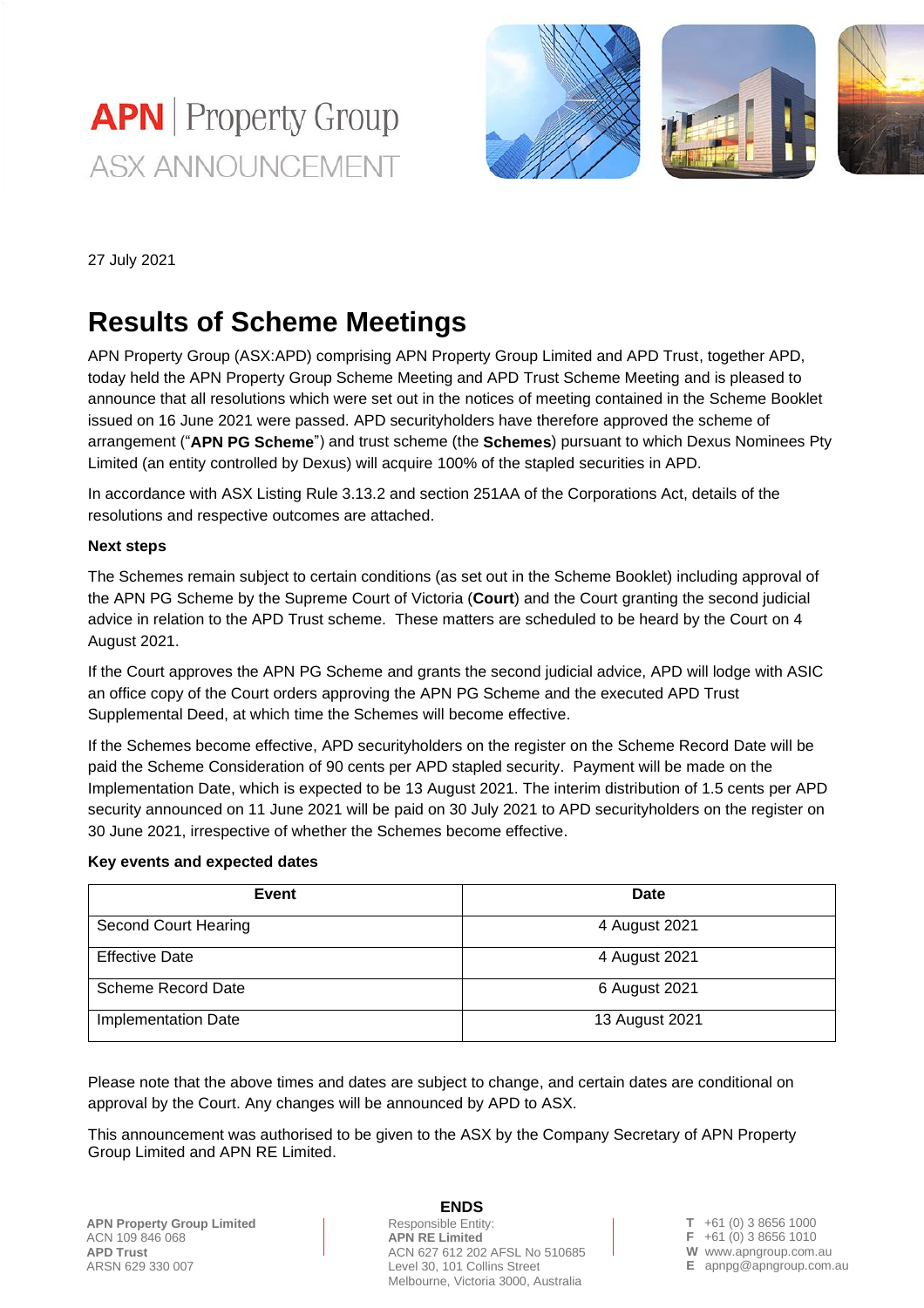For further information, please contact:

**Tim Slattery** Chief Executive Officer T +613 8656 1000 E tim.slattery@apngroup.com.au

# **Joseph De Rango**

Chief Financial Officer T +613 8656 1000 E jderango@apngroup.com.au

#### **About APN Property Group**

APN Property Group (ASX code: APD) is a specialist real estate investment manager. Since 1996, APN has been actively investing in, developing and managing real estate and real estate securities on behalf of institutional and retail investors. APN's focus is on delivering superior investment performance and outstanding service. Performance is underpinned by a highly disciplined investment approach and a deep understanding of commercial real estate.

**www.apngroup.com.au**

**APN** Property Group